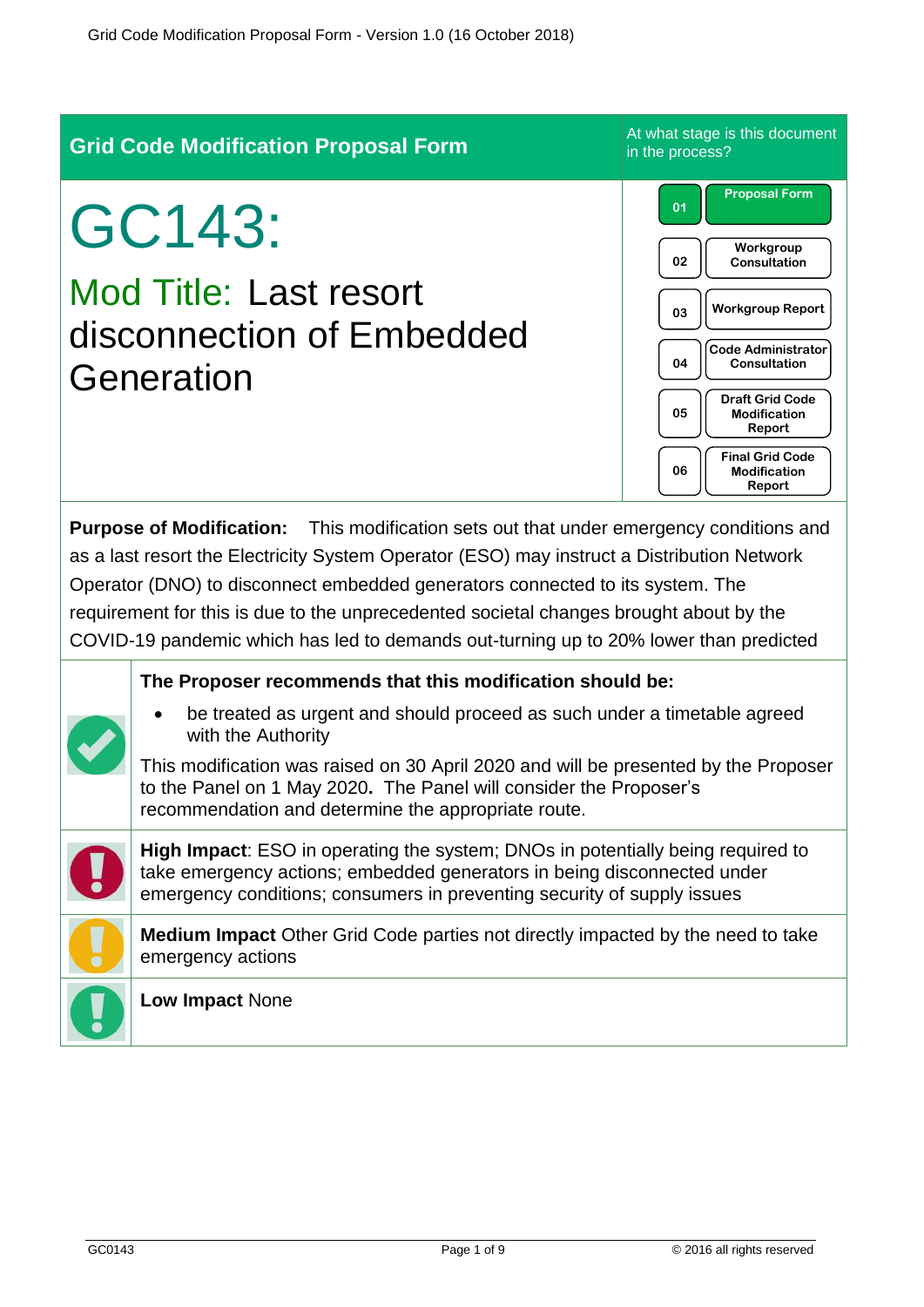Grid Code Modification Proposal Form - Version 1.0 (16 October 2018)

#### **Contents**

- 
- 
- 
- 
- 
- **6 Impacts & Other Considerations 6**
- 
- 
- 
- 
- **Code Administrator 1 Summary 4 2 Governance 4** Contact: **Chrissie Brown 3 Why Change? 5** C **4 Code Specific Matters 6 Christine.brown1@n 5 Solution 6 ationalgriseso.com 07866794568 7 Relevant Objectives 6 Proposer: 8 Implementation 7 Rob Wilson 9 Legal Text 8** C **10 Recommendations** Error! Bookmark not defined. **robert.wilson2@natio nalgrideso.com 07799 656402**

**Any questions?**

?

#### **Timetable**

#### **The Code Administrator recommends the following timetable:**

| <b>Request for Urgency Received</b>                                                      | 30 April 2020            |
|------------------------------------------------------------------------------------------|--------------------------|
| Panel consideration of Urgency                                                           | 1 May 2020               |
| Ofgem decision on Urgency                                                                | 1 May 2020               |
| <b>Publish Code Administrator Consultation (2 Working</b><br>Days)                       | 1 May 2020 PM            |
| Code Administrator Consultation closing date                                             | 5 May 2020               |
| Draft Final Modification Report issued to Panel and<br>Industry                          | 5 May 2020 after<br>5 PM |
| Draft Final Modification Report presented to Panel /<br><b>Panel Recommendation Vote</b> | 6 May 2020               |
| Submit Final Modification Report to Authority                                            | 6 May 2020               |
| Authority Decision (1 working day)                                                       | 7 May 2020               |
| Date of Implementation                                                                   | 7 May 2020               |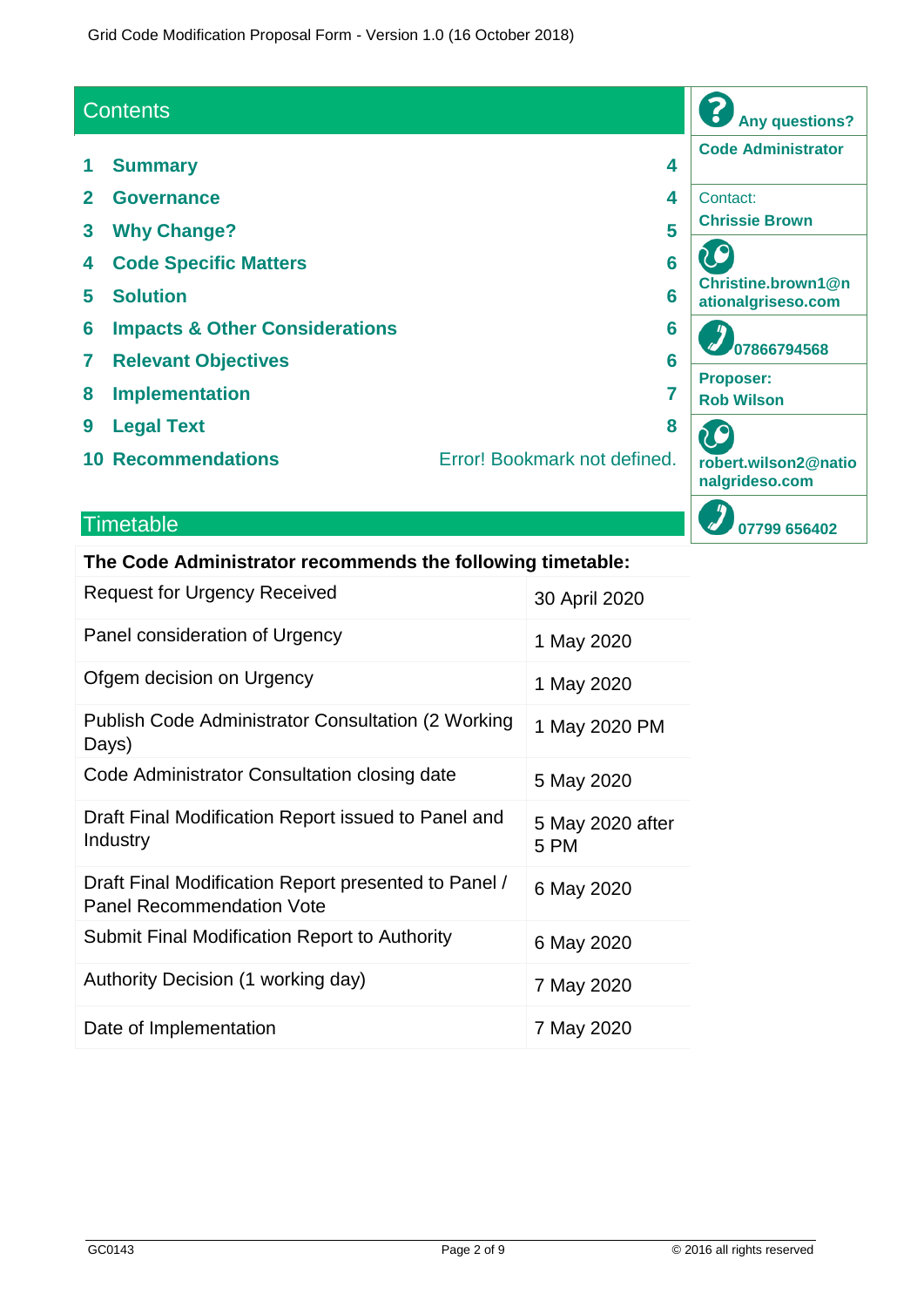#### Proposer Details

| <b>Details of Proposer:</b><br>(Organisation Name)                                                                                                                                                         | <b>NGESO</b>                                                                     |
|------------------------------------------------------------------------------------------------------------------------------------------------------------------------------------------------------------|----------------------------------------------------------------------------------|
| Capacity in which the Grid Code<br>Modification Proposal is being<br>proposed:<br>(e.g. CUSC Party)                                                                                                        | Licensee                                                                         |
| <b>Details of Proposer's</b><br><b>Representative:</b><br>Name:<br>Organisation:<br>Telephone Number:<br><b>Email Address:</b>                                                                             | Rob Wilson<br><b>NGESO</b><br>07799 656402<br>robert.wilson2@nationalgrideso.com |
| <b>Details of Representative's</b><br>Alternate:<br>Name:<br>Organisation:<br>Telephone Number:<br><b>Email Address:</b><br>Attachments (Yes/No): No<br>If Yes, Title and No. of pages of each Attachment: |                                                                                  |

# Impact on Core Industry Documentation.

*Please mark the relevant boxes with an "x" and provide any supporting information*



None identified.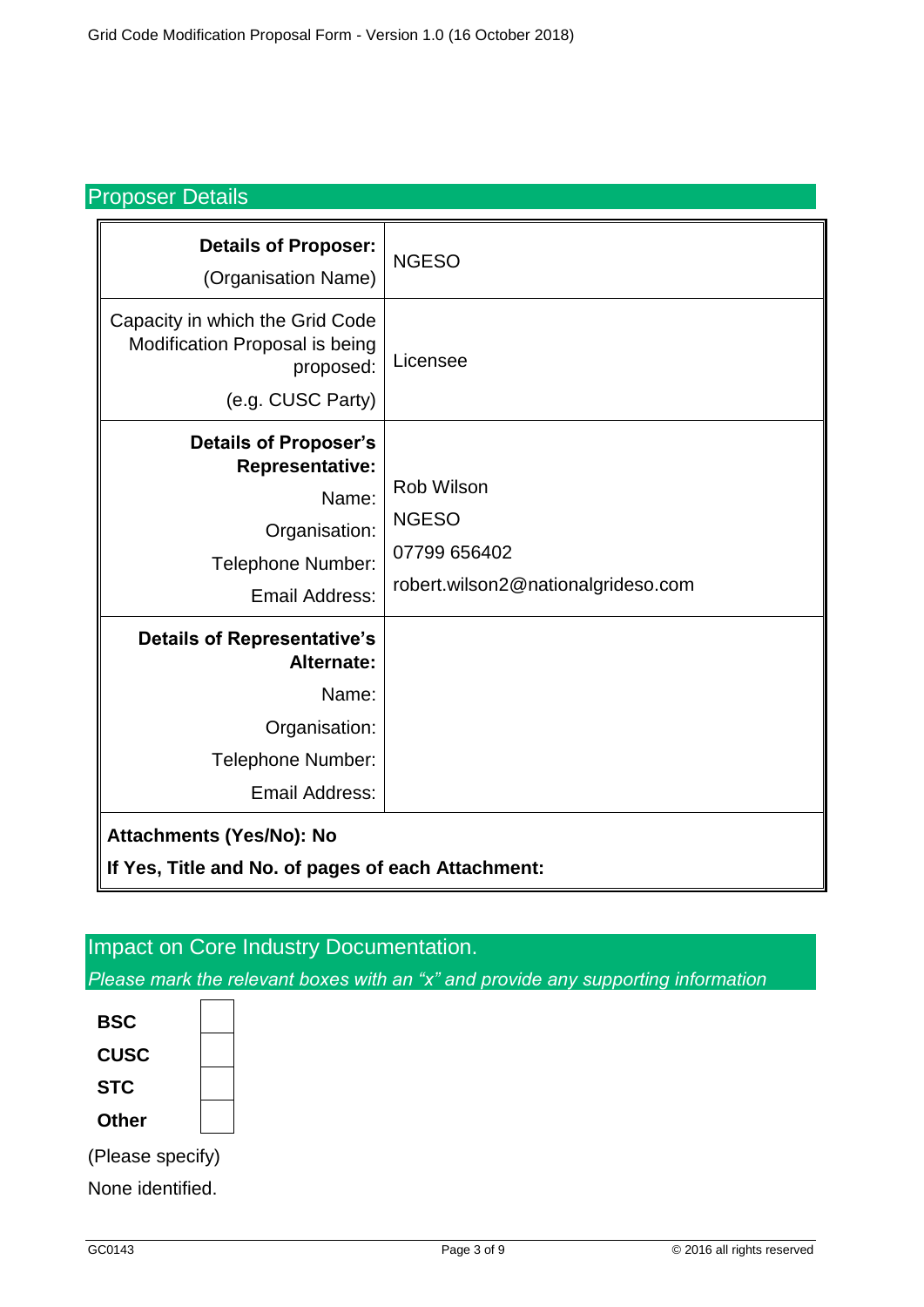## **1 Summary**

| Glossary of terms used in this document |                                                  |  |
|-----------------------------------------|--------------------------------------------------|--|
| The Panel                               | <b>Grid Code Review Panel</b>                    |  |
| <b>ESO</b>                              | <b>Electricity System Operator</b>               |  |
| <b>NGESO</b>                            | <b>National Grid Electricity System Operator</b> |  |
| <b>DSO</b>                              | <b>Distribution System Operators</b>             |  |
| <b>DNO</b>                              | <b>Distribution Network Operator</b>             |  |
| <b>BM</b>                               | <b>Balancing Mechanism</b>                       |  |

## **Defect**

At present in the Grid Code while there is a process for the ESO to instruct DNOs to take demand control actions there is not the same detailed ability for the ESO to instruct Distribution System Operators (DSOs) to disconnect embedded generation.

#### **What**

Amendments will be made to the Grid Code to clarify the ability of the ESO to do this.

#### **Why**

If this change is not made, there is a risk of disruption to security of supply during unprecedented low demand periods caused by the COVID-19 pandemic. This is a rapidly developing situation and could not have been anticipated.

#### **How**

The proposed change will set out the ability of the ESO to instruct DNOs to disconnect embedded generation as required in an emergency situation and as a last resort.

## **2 Governance**

#### **Justification for Urgent Procedures**

In the Proposer's view this modification is urgent. It is required to be completed before the Bank Holiday on 8 May which is likely to result in a period of low demand with significant operational risk.

If the modification is not completed there is a significant risk of disruption to security of supply; further, if instructions were given to the DNOs in the last resort to disconnect embedded generation it is unclear if these would be legally binding.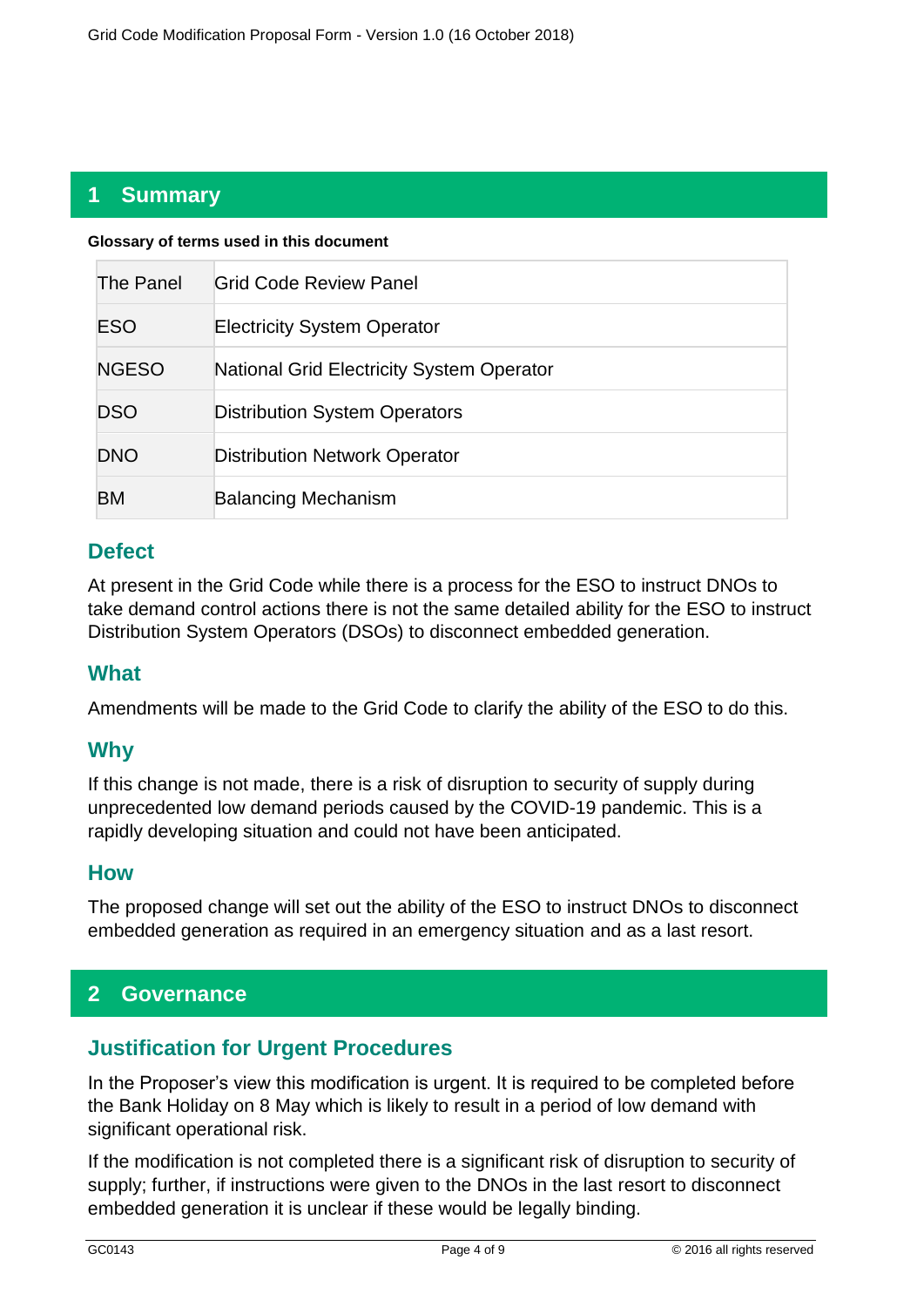Assessing against Ofgem's urgency criteria, an urgent modification should be linked to an imminent issue or a current issue that if not urgently addressed may cause at least one of the following:

- a. A significant commercial impact on parties, consumers or other stakeholder(s); or
- b. A significant impact on the safety and security of the electricity and/or gas systems; or
- c. A party to be in breach of any relevant legal requirements.

Table 1 below outlines how each of the criteria are impacted by this proposed change:

#### **Table 1**

| <b>Urgency Criteria</b>                                                                         | What issue would be caused should<br>this change not be made?                                               |
|-------------------------------------------------------------------------------------------------|-------------------------------------------------------------------------------------------------------------|
| A significant commercial impact on<br>parties, consumers or other<br>stakeholder(s)             | Potential security of supply issue causing<br>significant commercial impact                                 |
| A significant impact on the safety and<br>security of the electricity and/or gas<br>systems; or | Potential security of supply issue caused<br>by low demand period                                           |
| A party to be in breach of any relevant<br>legal requirements                                   | If instructed to disconnect embedded<br>generation as a last resort, DNOs left in<br>unclear legal position |

## **Requested Next Steps**

This modification should:

• be treated as urgent and should proceed as such under a timetable agreed with the Authority

# **3 Why Change?**

During the COVID-19 pandemic the societal changes required by the need to achieve social distancing have led to demand for electricity falling by up to 20% compared to predicted values. While the ESO is seeking to mitigate the operational risks due to this by establishing a new service for downward flexibility management, as a last resort if all commercially available options through this service and actions in the Balancing Mechanism (BM) have been taken it may be necessary to seek to control embedded generators. Where these generators are not participants in the BM and therefore do not hold connection agreements with the ESO this can only be achieved by instructing the DNOs to do this through the Grid Code.

Currently in the Grid Code the ability of the ESO to make such instructions is ambiguous and would potentially leave DNOs in a position that they would feel exposed them to legal risk; therefore, the proposed changes seek to clarify these arrangements.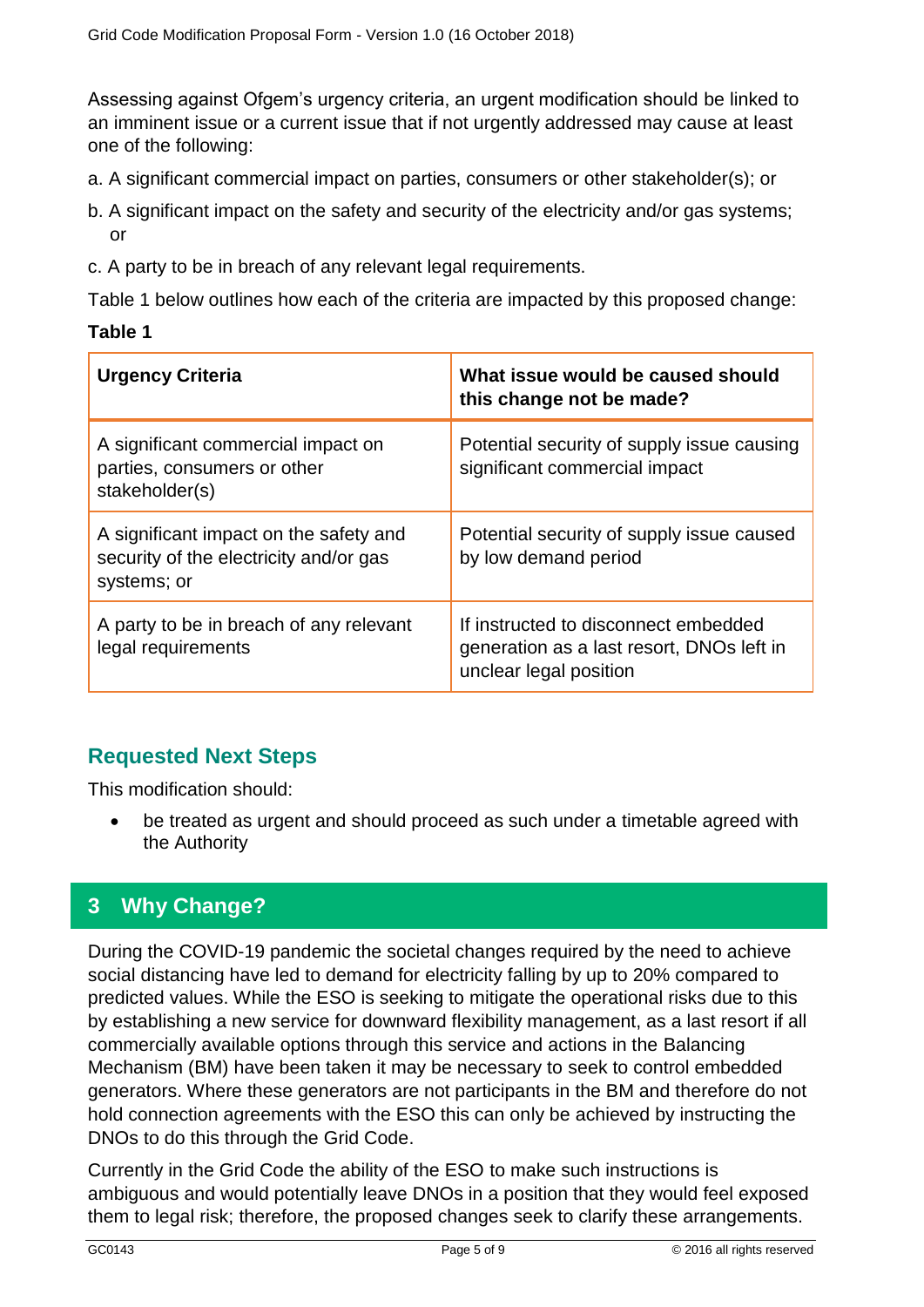# **4 Code Specific Matters**

### **Technical Skillsets**

Familiarity with GB frameworks.

#### **Reference Documents**

N/A

### **5 Solution**

The changes proposed will give the ESO the clear ability to instruct DNOs to disconnect embedded generation in an emergency situation. This would only be pursued as a last resort if no further actions were available to the ESO either commercially or in the BM. As part of the solution a sunset clause has been included which will time out the additions to the Grid Code in October 2020 if not further amended by this point.

It is the intention that a more considered solution to the issues identified here will be developed in the meantime, potentially by developing a roughly symmetrical arrangement to the existing demand control conditions contained in section OC6 of the Grid Code.

#### **6 Impacts & Other Considerations**

As a last resort, this will mitigate the risk of a security of supply issue which will be of benefit to consumers and all industry participants. It is worth noting though that while generators participating in the BM are compensated for any emergency actions instructed by the ESO, there is no such route available to embedded generators that are not BM participants.

### **Does this modification impact a Significant Code Review (SCR) or other significant industry change projects, if so, how?**

No.

#### **Consumer Impacts**

If this modification is not implemented quickly the impact on consumers may be disruption to security of supply.

## **7 Relevant Objectives**

Impact of the modification on the Applicable Grid Code Objectives: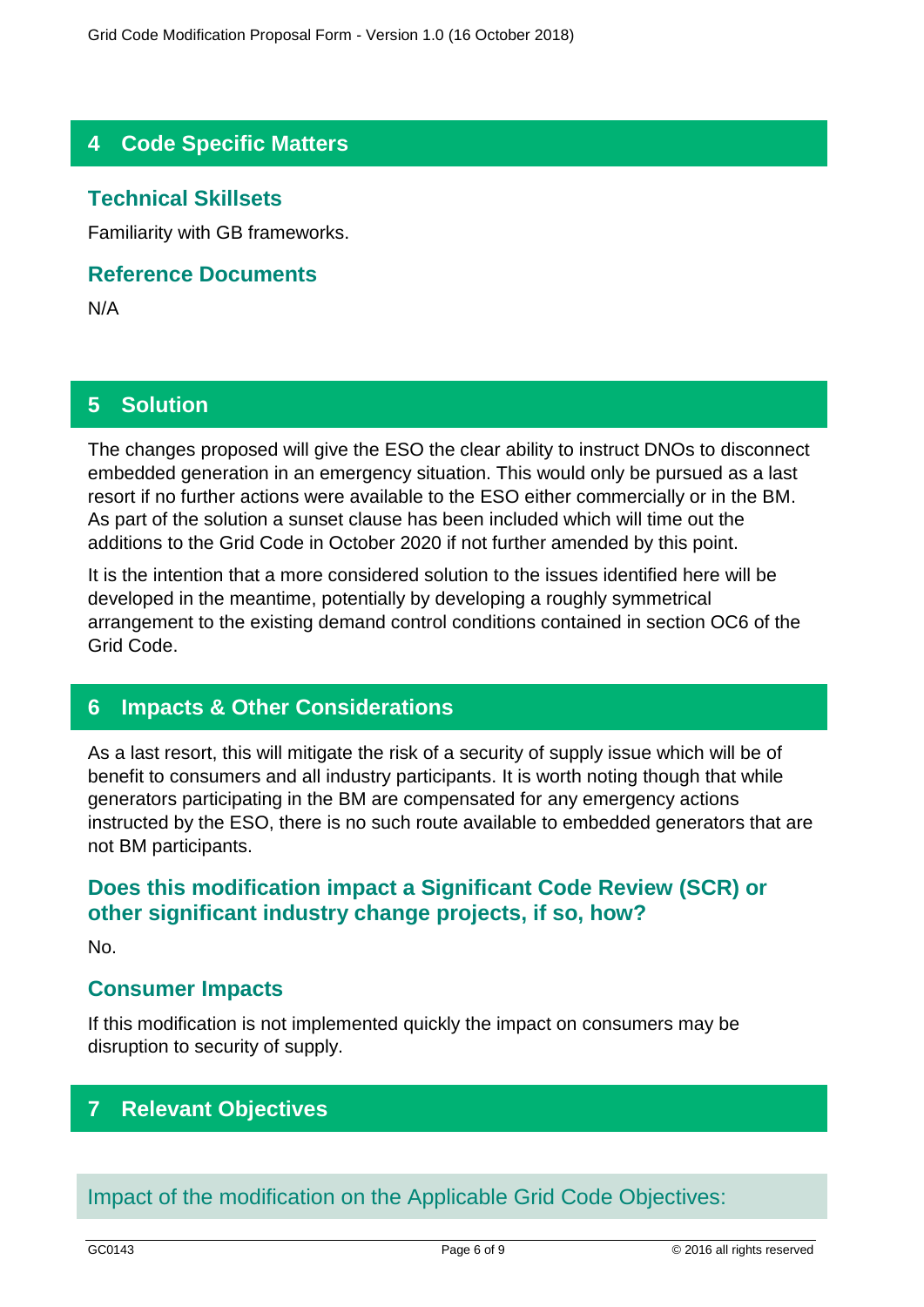| <b>Relevant Objective</b>                                                                                                                                                                                                                                                                                                                                                              | Identified impact |
|----------------------------------------------------------------------------------------------------------------------------------------------------------------------------------------------------------------------------------------------------------------------------------------------------------------------------------------------------------------------------------------|-------------------|
| (a) To permit the development, maintenance and operation of<br>an efficient, coordinated and economical system for the<br>transmission of electricity                                                                                                                                                                                                                                  | <b>None</b>       |
| (b) Facilitating effective competition in the generation and<br>supply of electricity (and without limiting the foregoing, to<br>facilitate the national electricity transmission system being<br>made available to persons authorised to supply or<br>generate electricity on terms which neither prevent nor<br>restrict competition in the supply or generation of<br>electricity); | <b>None</b>       |
| (c) Subject to sub-paragraphs (i) and (ii), to promote the<br>security and efficiency of the electricity generation,<br>transmission and distribution systems in the national<br>electricity transmission system operator area taken as a<br>whole;                                                                                                                                    | Positive          |
| (d) To efficiently discharge the obligations imposed upon the<br>licensee by this license and to comply with the Electricity<br>Regulation and any relevant legally binding decisions of<br>the European Commission and/or the Agency; and                                                                                                                                             | None              |
| (e) To promote efficiency in the implementation and<br>administration of the Grid Code arrangements                                                                                                                                                                                                                                                                                    | <b>None</b>       |

This modification is required as a last resort to avert disruption to security of supply.

# **8 Implementation**

Whilst it is hoped never to use this, implementation of this modification is sought by 7 May 2020 due to the period of low demand that is anticipated over the Bank Holiday weekend commencing 8 May.

A sunset clause has been included in the legal text that will time out at clock change in October 2020. A more enduring solution will be progressed in the meantime.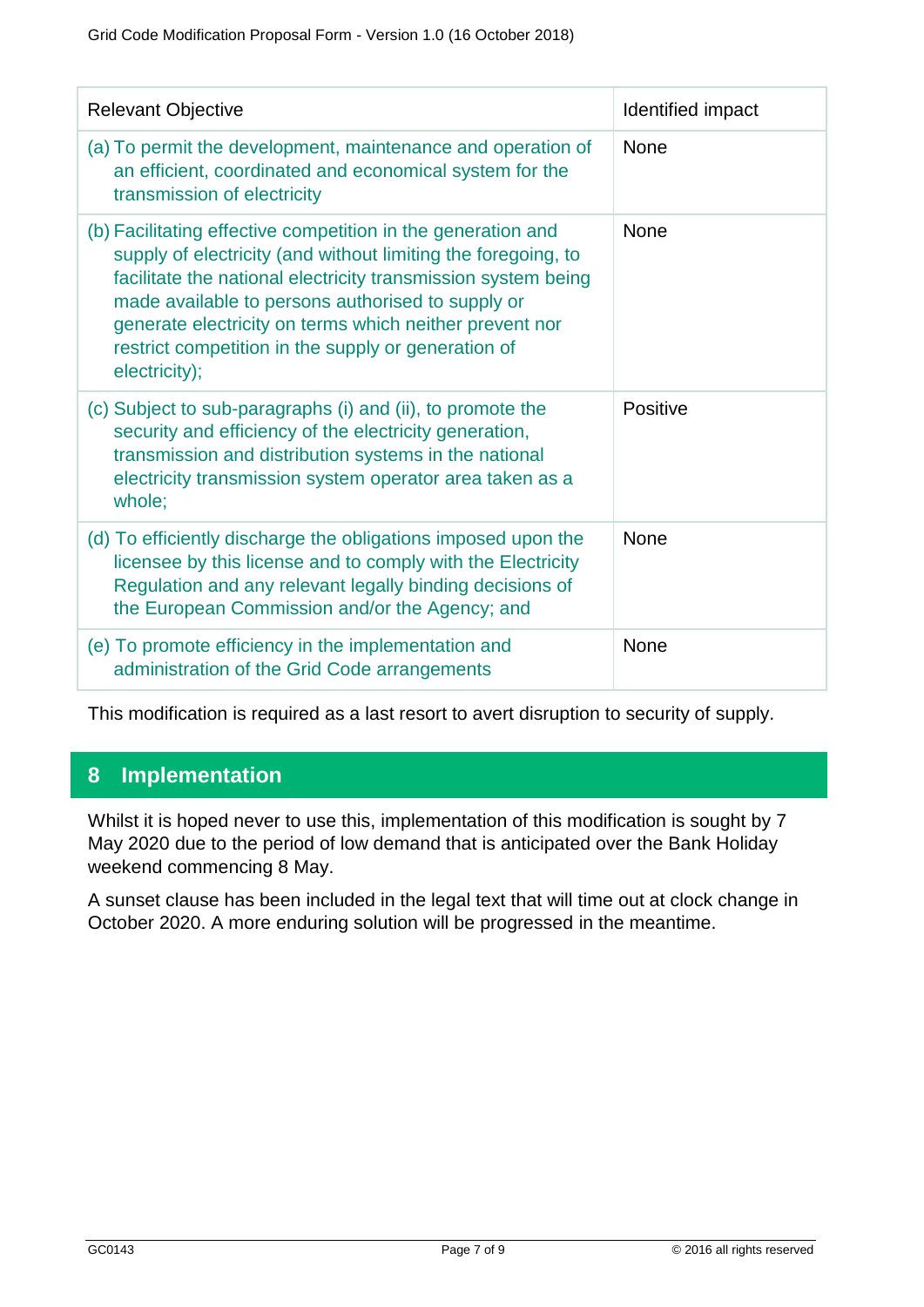## **9 Legal Text**

Proposed legal text is as set out below shown as red line mark-up from the current version of the Grid Code.

#### *BC2.6.3 Communication With Network Operators In Emergency Circumstances*

*The Company will issue Emergency Instructions direct to the Network Operator at each Control Centre in relation to actions including special actions as set out in BC1.7, actions in the categories set out under BC2.9.3.3, and Demand Control actions. Emergency Instructions to a Network Operator will normally be given by telephone (and will include an exchange of operator names). OC6 contains further provisions relating to Demand Control instructions.*

#### *BC2.9.1 Emergency Actions*

*BC2.9.1.1 In certain circumstances (as determined by The Company in its reasonable opinion) it will be necessary, in order to preserve the integrity of the National Electricity Transmission System and any synchronously connected External System, for The Company to issue Emergency Instructions. In such circumstances, it may be necessary to depart from normal Balancing Mechanism operation in accordance with BC2.7 in issuing Bid-Offer Acceptances. BM Participants must also comply with the requirements of BC3.*

*BC2.9.1.4 In the case of a Network Operator or an Externally Interconnected System Operator, Emergency Instructions will be issued to its Control Centre.*

*BC2.9.3.3 Instructions to Network Operators relating to the Operational Day may include:*

*(a) a requirement for Demand reduction and disconnection or restoration pursuant to OC6;*

*(b) an instruction to effect a load transfer between Grid Supply Points;*

*(c) an instruction to switch in a System to Demand Intertrip Scheme;*

*(d) an instruction to split a network;*

*(e) an instruction to disconnect an item of Plant or Apparatus from the System.*

*(f) until October 25 2020, an instruction requiring a Network Operator to disconnect Embedded Power Stations from their System. For the avoidance of doubt, this includes the disconnection of Embedded Power Station(s) connected to the Network Operator's System which are owned or operated by generators that are not BM Participants. Such an instruction may:*

*i) be specific and require the Network Operator to disconnect specified Embedded Power Station(s);*

*ii) be for the Network Operator to disconnect Embedded Power Stations supplied via one or more specified Grid Supply Point(s) with an aggregate Registered Capacity of a specified value; or*

*iii) be for the Network Operator to disconnect Embedded Power Stations supplied via one or more specified Grid Supply Point(s) such that a specified proportion of the aggregate Registered Capacity is disconnected.*

*In any such case the Network Operator will not be required to disconnect Embedded Power Stations with an aggregated Registered Capacity greater than that of the Embedded Power Stations supplied via the specified Grid Supply Point(s).*